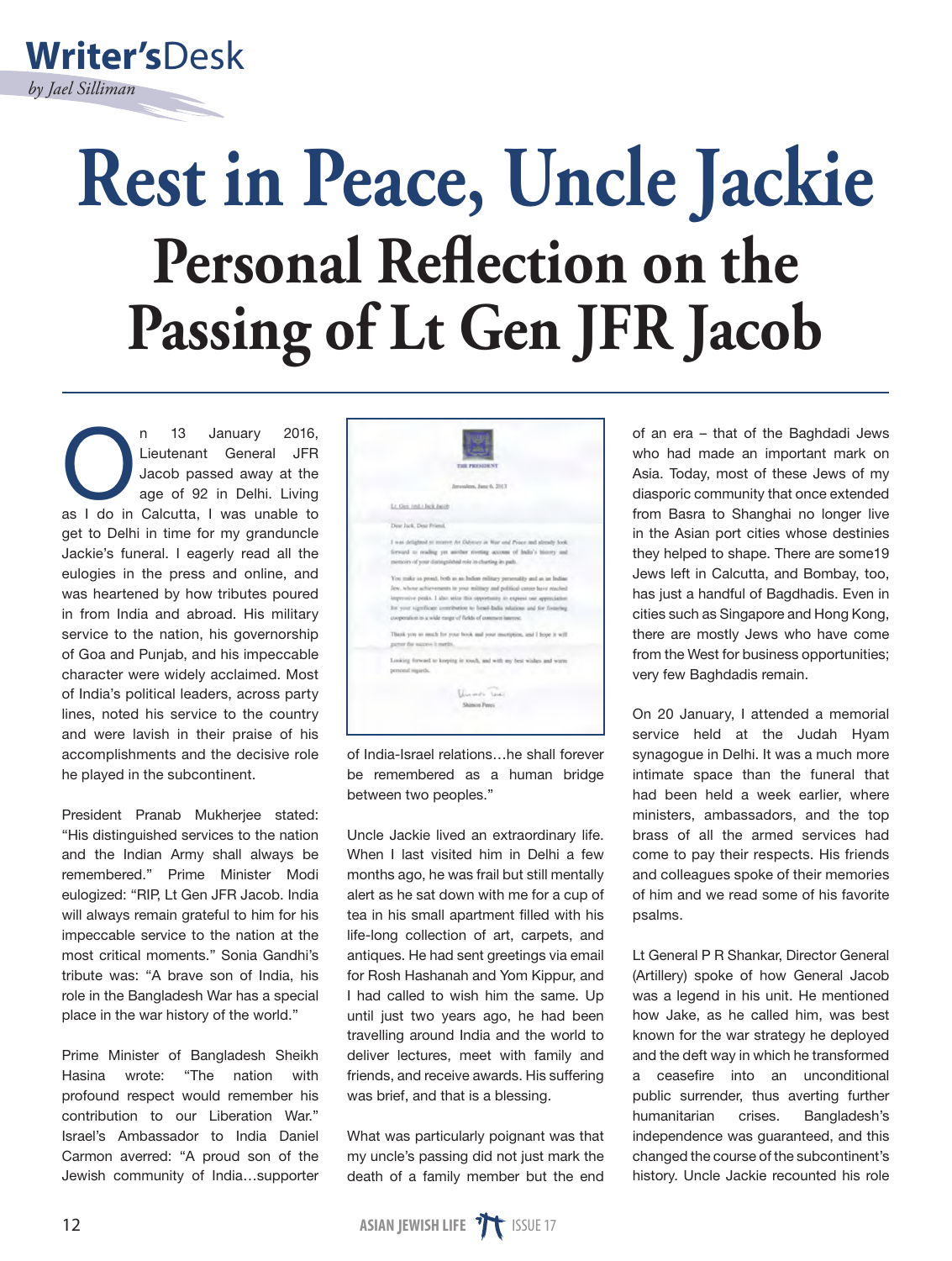## **Writer's**Desk *by Jael Silliman*

in this war in his controversial book, Surrender at Dacca.

Israel's Ambassador to India Daniel Carmon told us that he had come straight from the airport to the synagogue. He had just accompanied Foreign Secretary Sushma Swaraj on a trip to Israel to prepare for Prime Minister Modi's upcoming visit. He said that at each official meeting with Israel's political leaders, General Jacob's contributions were hailed and condolences were conveyed. Ambassador Carmon spoke of how Uncle Jackie had played a critical role in building the relationship between India and Israel. I then learned that he had founded the Commonwealth Jewish Council and that he is much admired in Israel. His uniform hangs in the Yad LaShiryon, the Armored Corps Memorial Site and Museum at Latrun. The Israeli paratrooper Motta Gur, whose forces had captured the Old City of Jerusalem in 1967, had written Uncle Jackie a letter. It stated, "...Your performance is, without a doubt, one of the best in modern warfare."

I then recalled how, at sixteen, I had visited Uncle Jackie at his official residence as Head of Eastern Command in Calcutta. I innocently headed towards his bedroom and study to greet him and had barely opened the door when I was commanded sternly to get right back to the living room. The walls of that sprawling and banned room were covered with detailed maps of Bangladesh bearing the names of small mofussil towns, ponds, and rivers and studded with pins, flags, and other notations. It was his war room.

Growing up we always knew that Uncle Jackie was a proud Jew, but he never proclaimed his religion – he did not think it was necessary for any Indian do so. He identified as being Indian through and through. I remember how we all laughed to learn that it was only after the war in Bangladesh that people learned



about his Jewish identity. Radio Pakistan peevishly insinuated that India had picked a Jew to negotiate the surrender in a bid to humiliate an Islamic nation.

Mrs. Sondhi spoke of his other achievements and read from an article where her late husband Mr. ML Sondhi, a formidable intellectual, parliamentarian, and diplomat had proposed Uncle Jackie for Vice President of India (2002): "Today, Dr. Kalam is the man of destiny and it will be widely hoped that India under his presidency will be less prone to conflict. For the vice-presidency, I would suggest that Governor JFR Jacob of Punjab can also become a man of destiny and would be credible to not only the Indian public but also the world to Governor Jacob won the surrender of the Pakistani forces in Dhaka by his superiority of strategic maneuver and later showed his skill at political conflict management in Goa in his gubernatorial assignment. His record in Punjab, in the context of the attendant political strife in the State, has been outstanding. Observers have **Ceneral Jacob with a friend, Jayesh Mathur**<br> **ASSEM** Vinsinuated that India had structure politics in an information age abid to humiliate an Islamic nation. His state alse we have to negotiate the surrender His state and

commented favorably on his ability to structure politics in an information age. His strategic and foreign policy analyses at several intellectual forums have been marked by his acute understanding of how Indian power can contribute to a more stable regional system and a more cohesive international order…"

Until the very end, Uncle Jackie was focused on the building of a secure and militarily strong India. He was writing and worrying about the Chinese breach of the Line of Control into his nineties. He was a voracious reader, kept up-todate with political events, and enjoyed pronouncing his opinion on current world affairs. I knew it was best to simply listen and never to try voicing my opinion.

Ezekiel Isaac Malekar, Honorary Secretary of the Judah Hyam Synagogue, spoke of the tremendous service Uncle Jackie had provided as its President. I knew that he had also been very instrumental in getting Calcutta's synagogues registered as national monuments. He